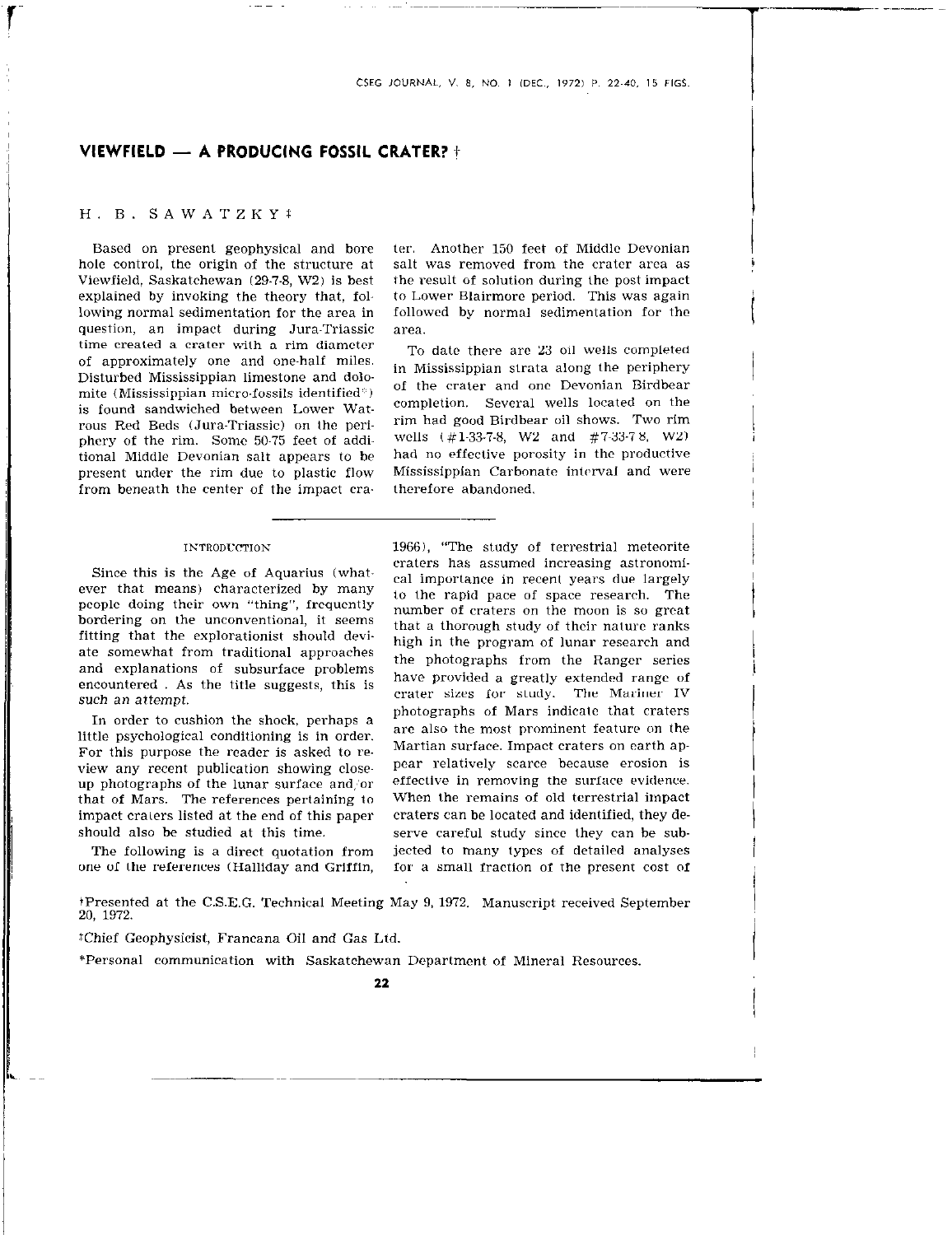impress upon the reader that the earth has traditional scape-goat as the explanation. been subjected to the same solar environ-<br>Figure 1 is an adaptation of a figure conment as the Moon and Mars and therefore tained in Ihe paper "Impact Craters of the has been involved in intercepting a similar Earth and Moon", by C. S. Beals and Ian frequency of foreign objects. Secondly, the Halliday, 1965. It illustrates the distribuwriter wishes to qualify the somewhat apolo- tion of impact craters formed during a getic overtone contained in the statement: terrestrial cycle of subsidence, deposition of "impact craters on earth appear relalively sediments, emergence and erosion of sediscarce because erosion is effective in remov- ments. If the cycle were to be repeated ing the surface evidence." It is conceded at this stage, evidence for the craters at thal erosion has no doubt greatly altered the erosion surface would be in the form impact sites and in many cases perhaps of incomplete scars, whereas those buried completely erased all evidence of the same; during a more or less continuous period of however, it is also suggested thal there are deposition should be in a relatively good numerous craters in varying degrees of slate of preservation. Those phantomed in preservation both at the surface and within above the erosion surface, have of course, the subsurface of the earth that have never been completely oblitered. been found and/or identified. The matter Figure 2 shows the locations and indi-

securing close~up photographs from other quently lacking and although the origin of members of the solar system". a feature may relate back to an antiquated The reason for the quotation is basically crater, it has been sufficiently altered by two-fold. Firstly, it is intended to further the forces of nature so that we select a

of identification cannot be over-emphasized cates the approximate size of the craters because it is believed, in many instances, that have been identified in Canada. The particularly when dealing with subsurface Sudbury, Ontario intrusion and the arcuate anomalies, diagnostic information is fre- portion of the east coast of Hudson's Bay,



FIG. 1. Illustrates the distribution of impact craters formed during a terrestrial cycle of subsidence, deposition of sediments, emergence and erosion of sediments.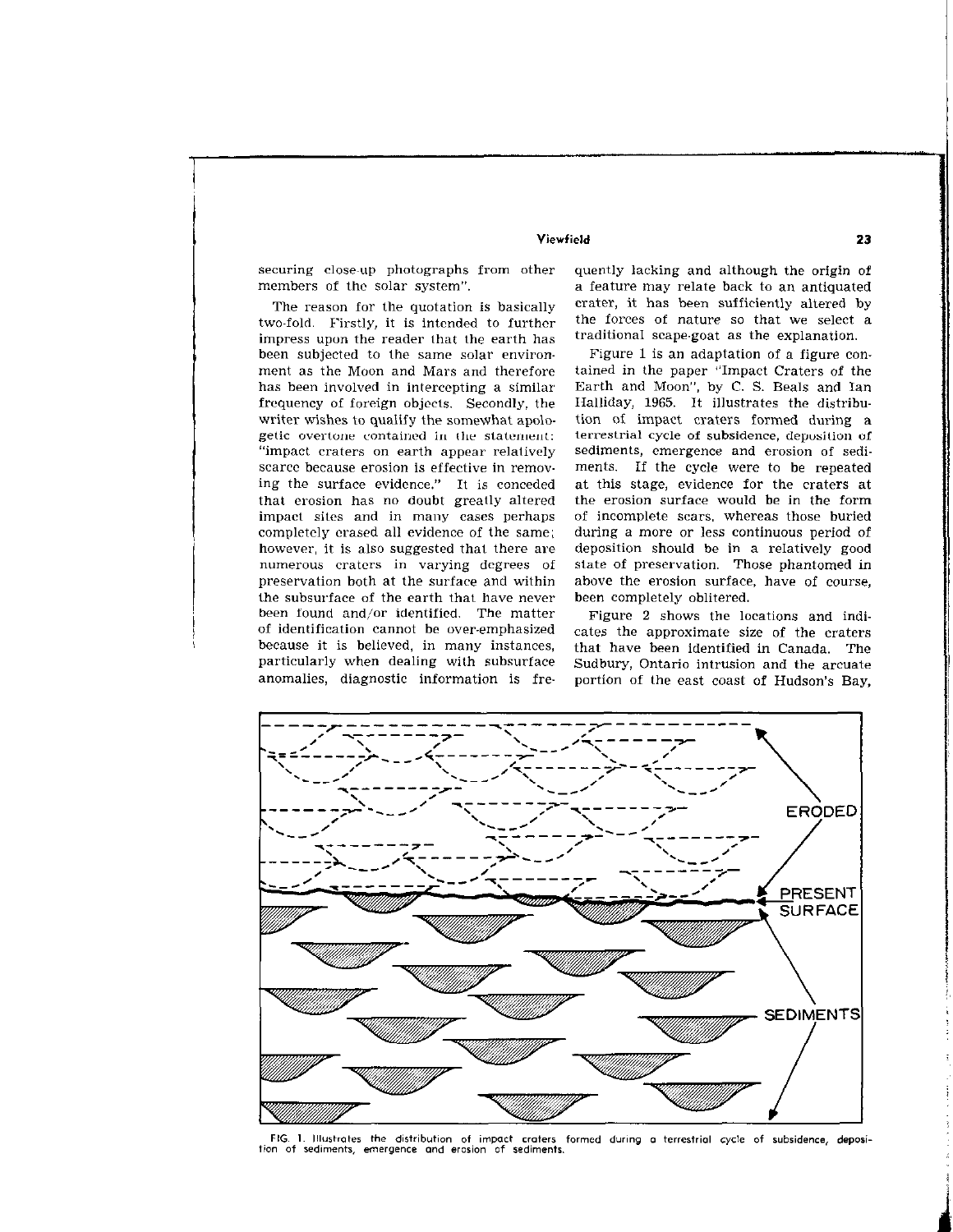H. B. Sowatzky



FIG. 2. Location and approximate size of impact craters identified in Canada.

are also considered to have an impact origin. The striking features about this figure are:

- 1. The sparse distribution of craters.
- 2. The confinement of the craters to the shield area of Canada, and hence the logical implication that the original leads to their discovery are at the present surface.

It has been suggested that the Lake St. Martin structure may be an impact or combination impact-eruptive feature. It has an approximate diameter of 14 miles and is located in the Lower Paleozoic subcrop belt in the Manitoba interlake region at Gypsumville. Present surface scars are indicated.

It is utterly amazing that with the amount of geophysical work and drilling conducted in the Western Canadian basin during the past twenty-five to thirty years, not a single impact crater has been officially identified within the sedimentary section and documented. The Steen River anomaly located in the shallow subsurface (605 feet) of north western Alberta may have an impact origin but requires more diagnostic information to substantiate the same.

#### THE VIEWFIELD CRATER

The surface elevation in the Viewfield area is approximately 2000' A.S.L. and the terrain is typical flat prairie farmland. A shallow drainage channel trends through the location of the subsurface crater in a northwest-southeast direction.

Figure 3 illustrates seismic contours at the Second White Specks level and shows a slight circular depression encompassing Section 29. The contour interval is 0.010 sec. which represents approximately 35 feet. This configuration is also supported by the present well data.

Figure 4 represents seismic contours near the top of the Mississippian (top of the rim where applicable) using the Lower Colorado as a datum. The contour interval is 0.010 sec. which represents approximately 50 feet. The event carried across the crater area probably represents the top of the Lower Watrous rather than the Mississippian.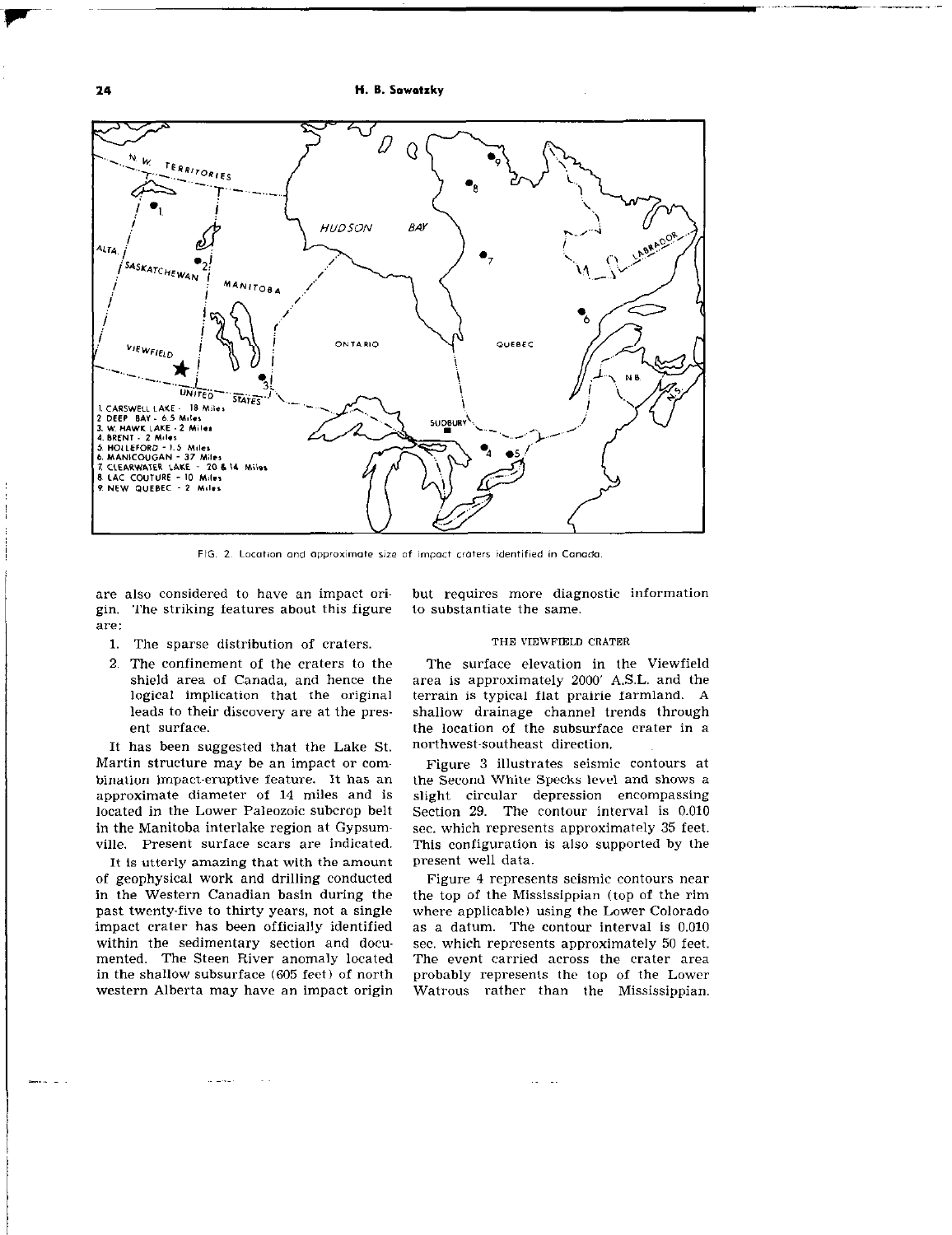

FIG. 3. Seismic contours on 2nd White Specks horizon.

 $\mathcal{L}$ 

 $25\,$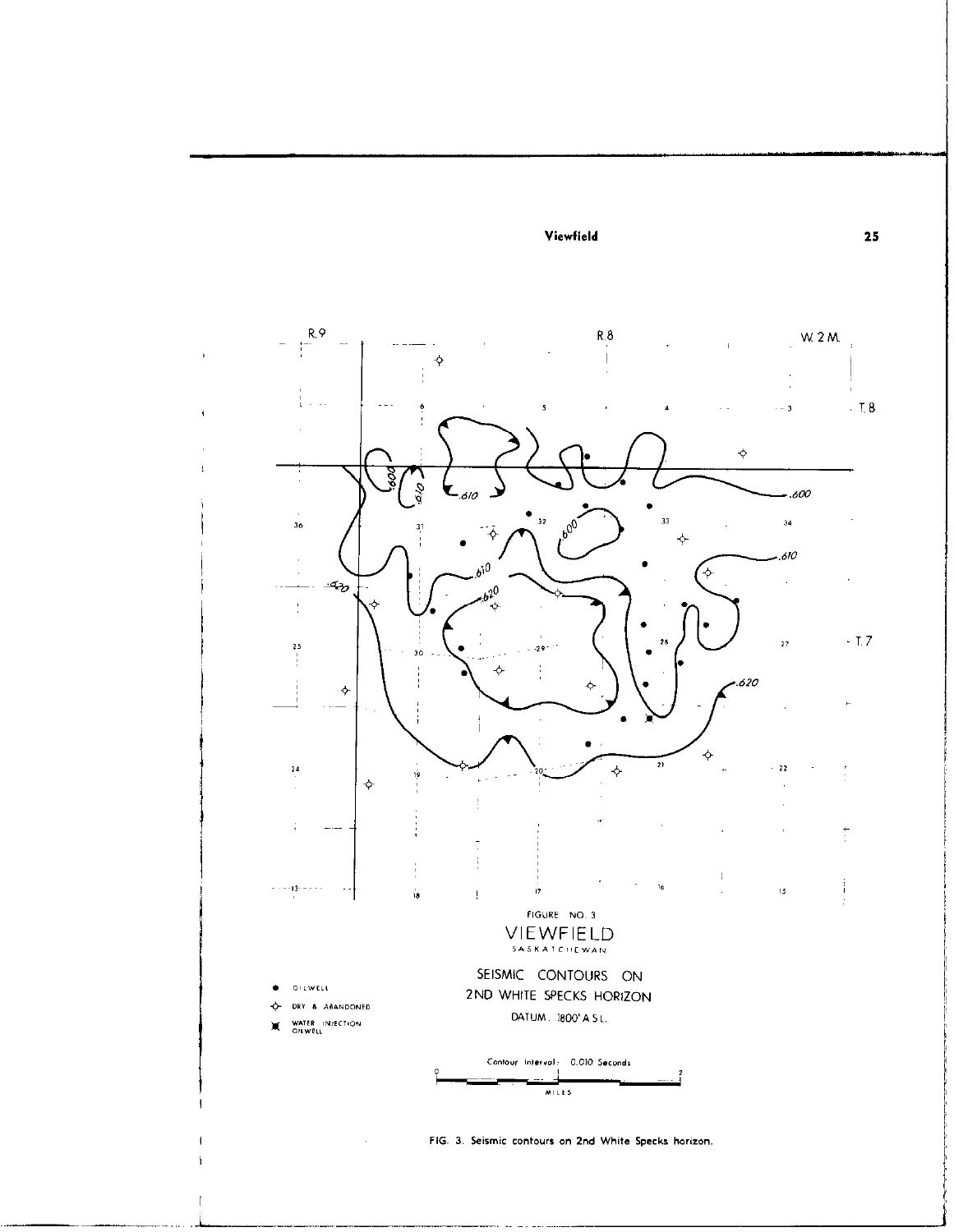والمسارين الأراد المتماسين



FIG. 4. Seismic contours on Mississippian horizon.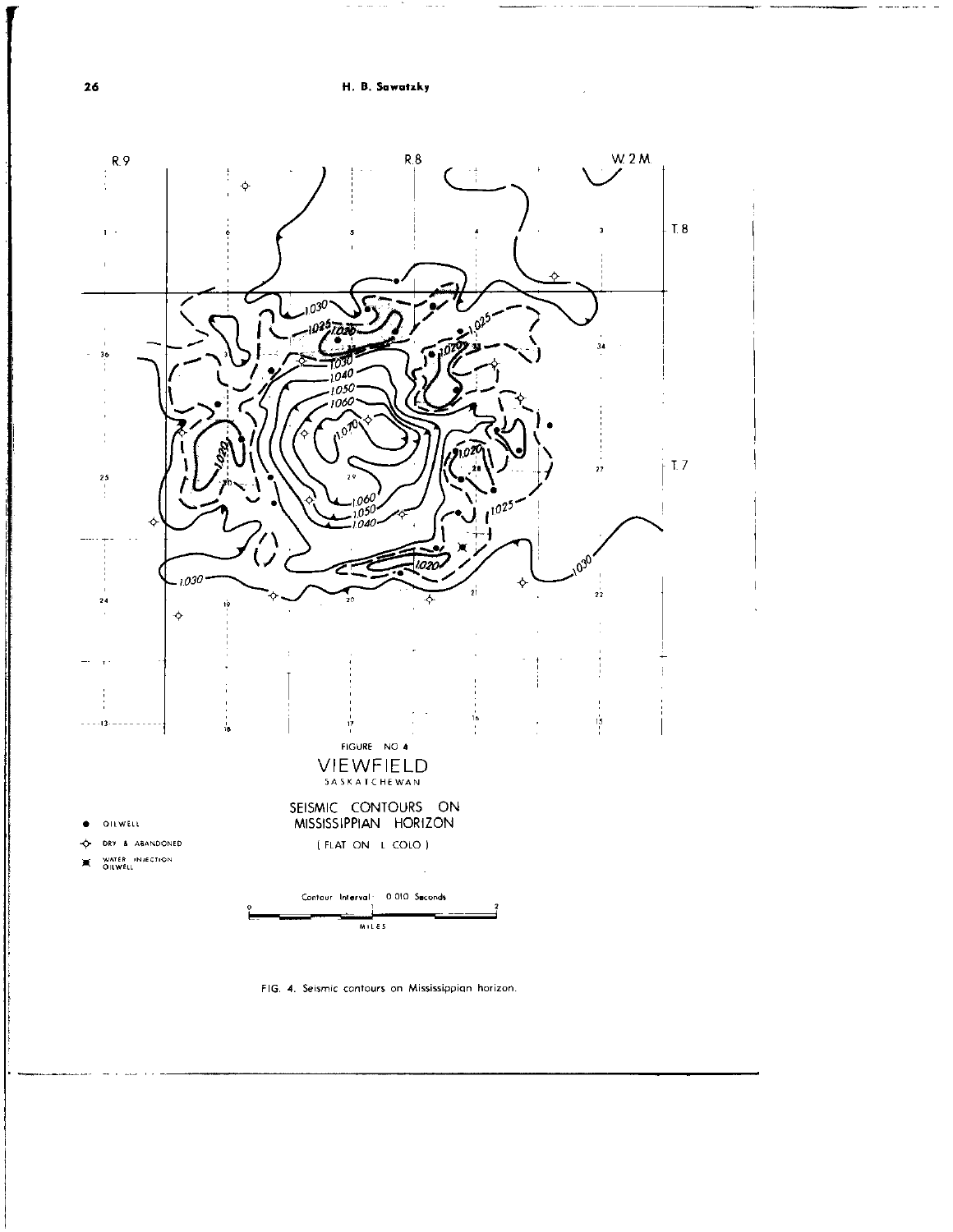

FIG. 5. Seismic contours on Birdbear (Nisku) horizon.

J.

 $\mathbf{27}$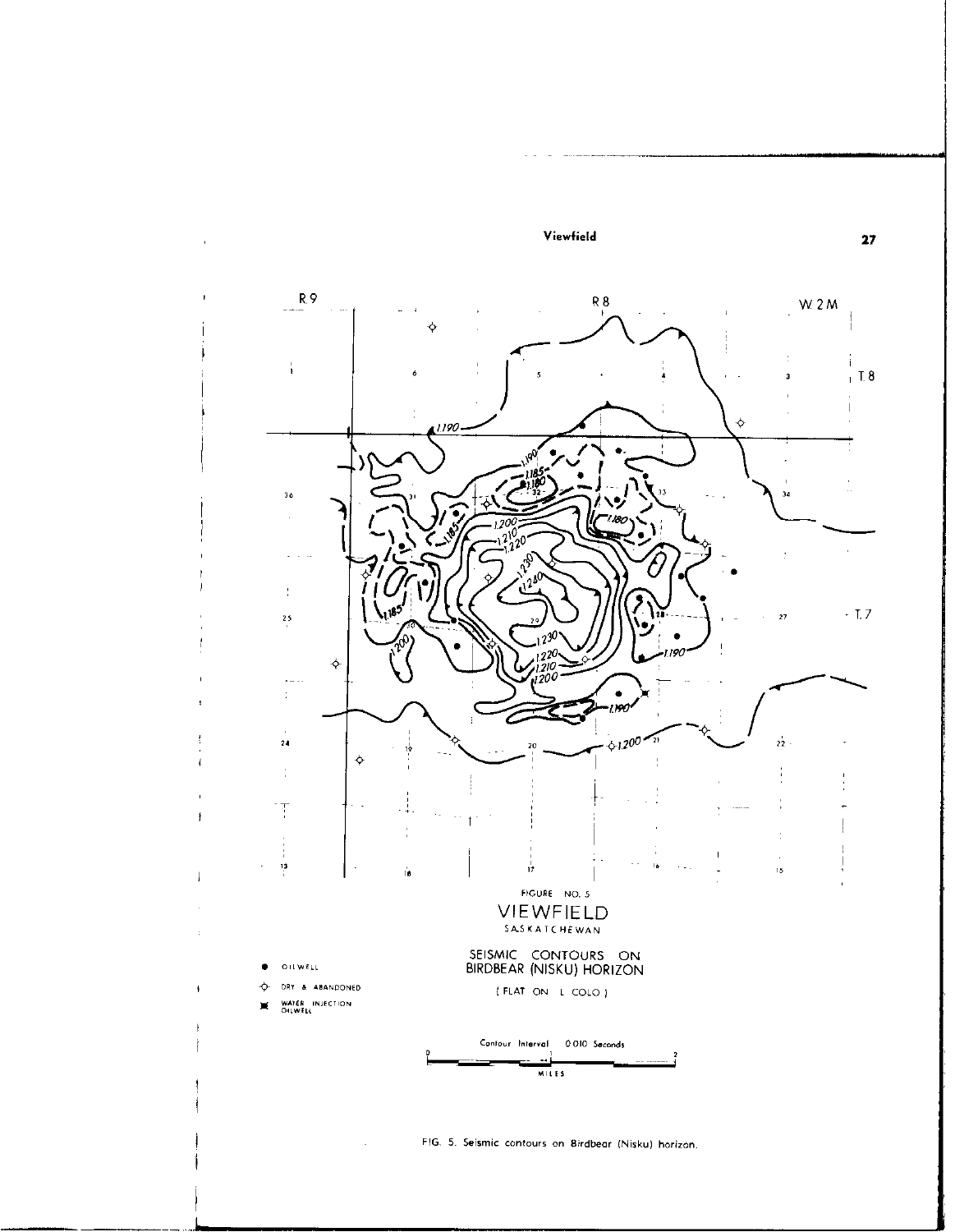H. B. Sawatzky



FIG. 6. Seismic contours on Prairie Evaporite horizon.

28

**The Community of State Property of the Community**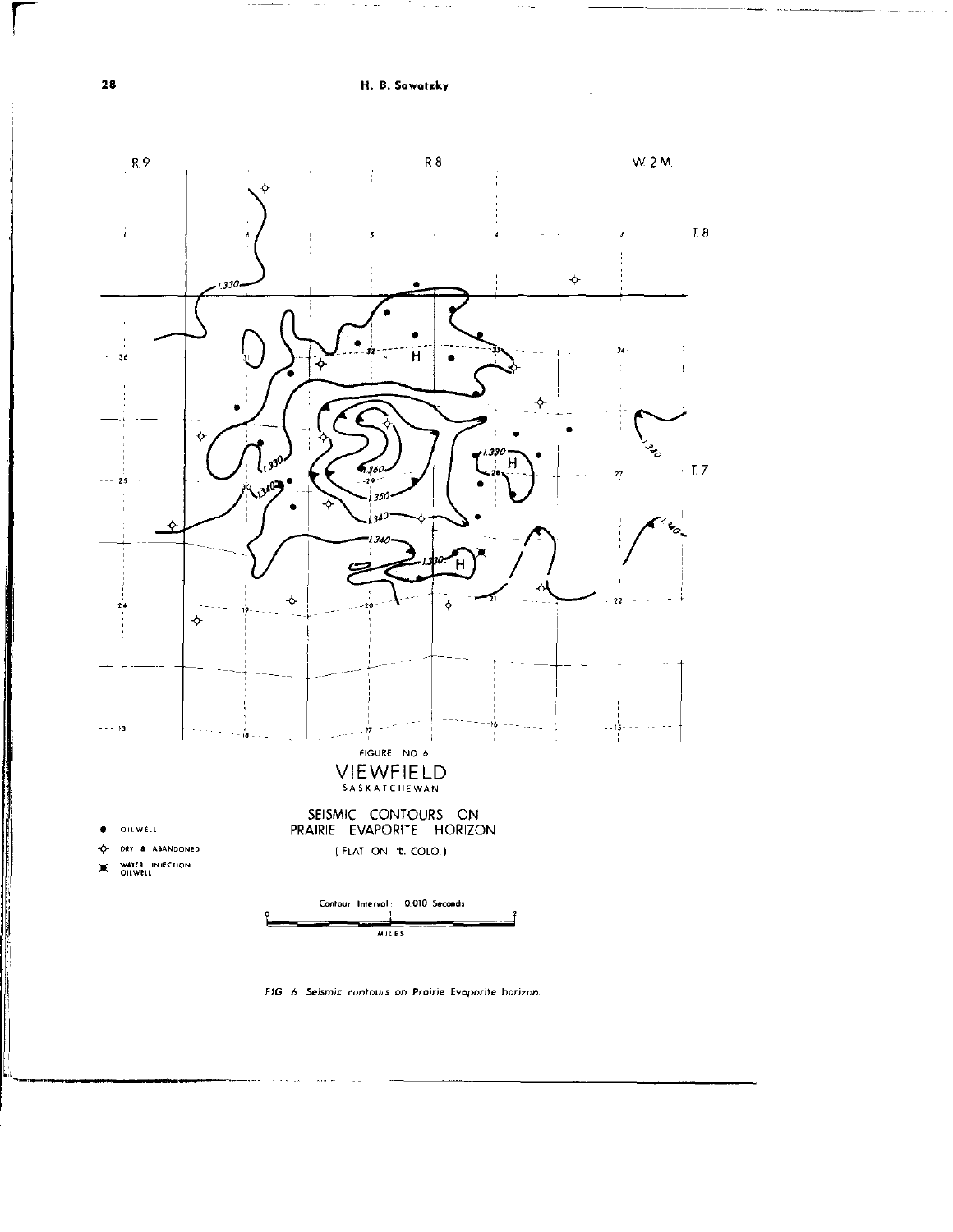

FIG. 7. Seismic contours on Cambro-Ordovician horizon.

 $\mathcal{L}$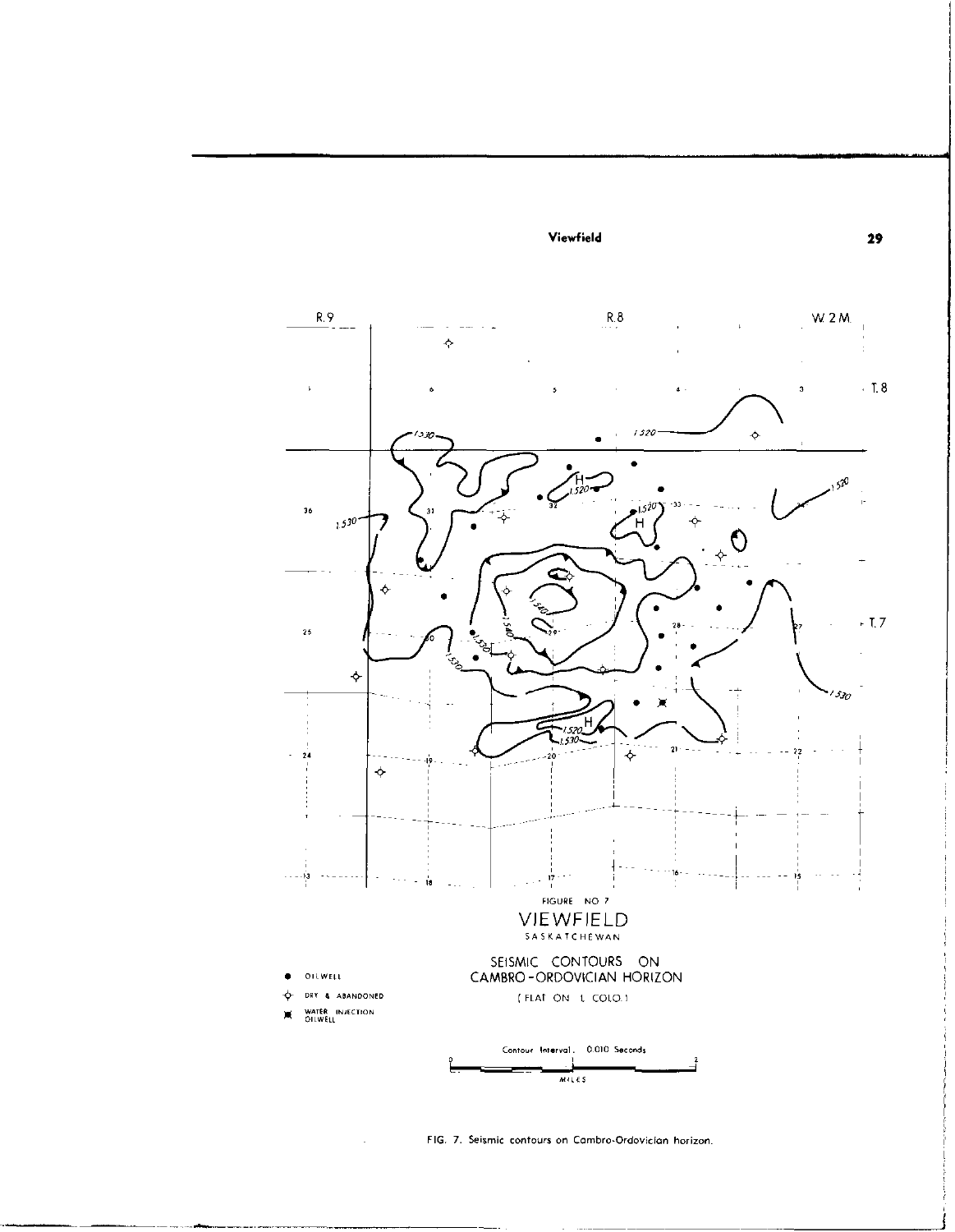H. B. Sawatzky



FIG. 8. Seismic lines used in the interpretation.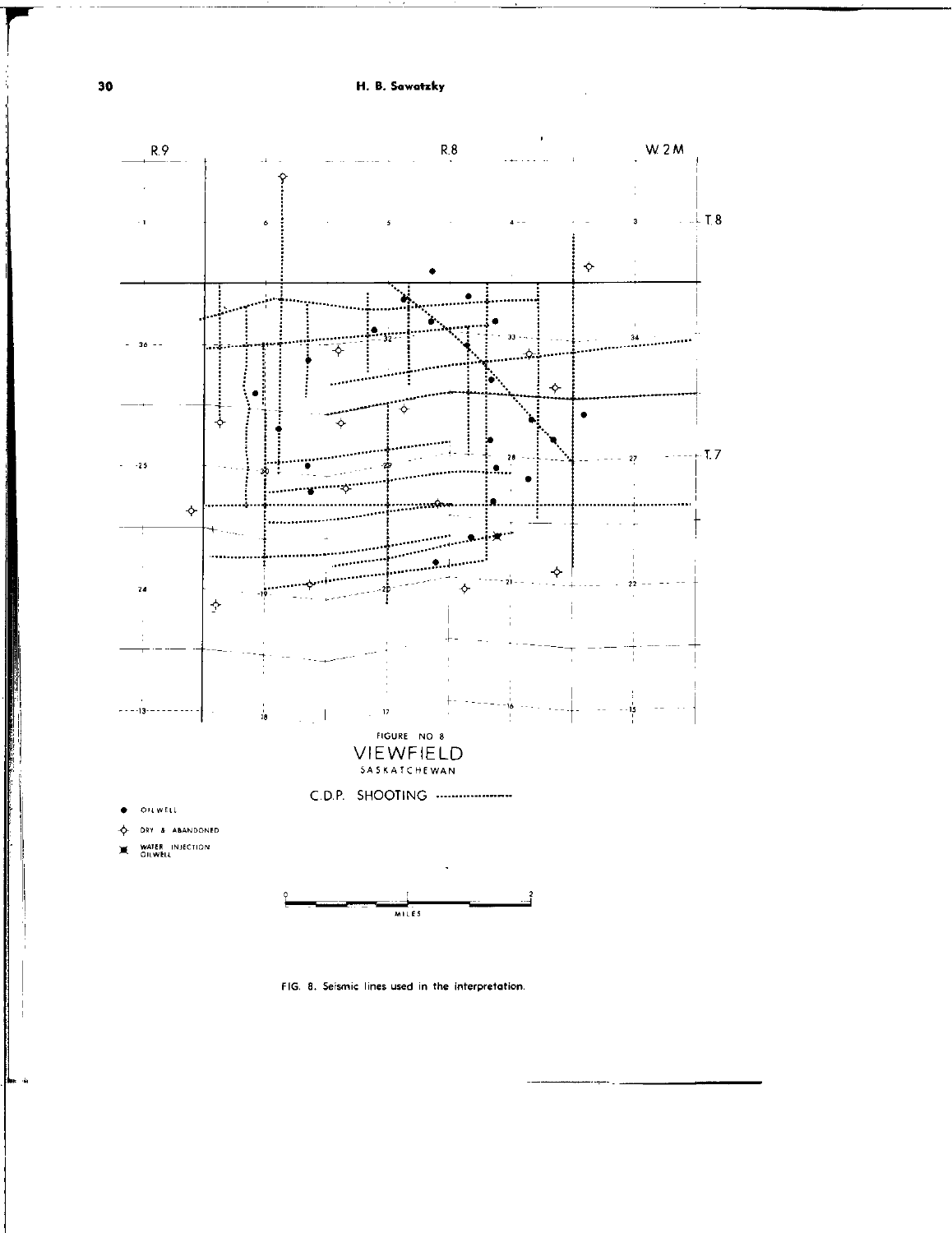

 $\sim$ 

FIG 9. Unfiltered field playback record from Viewfield area.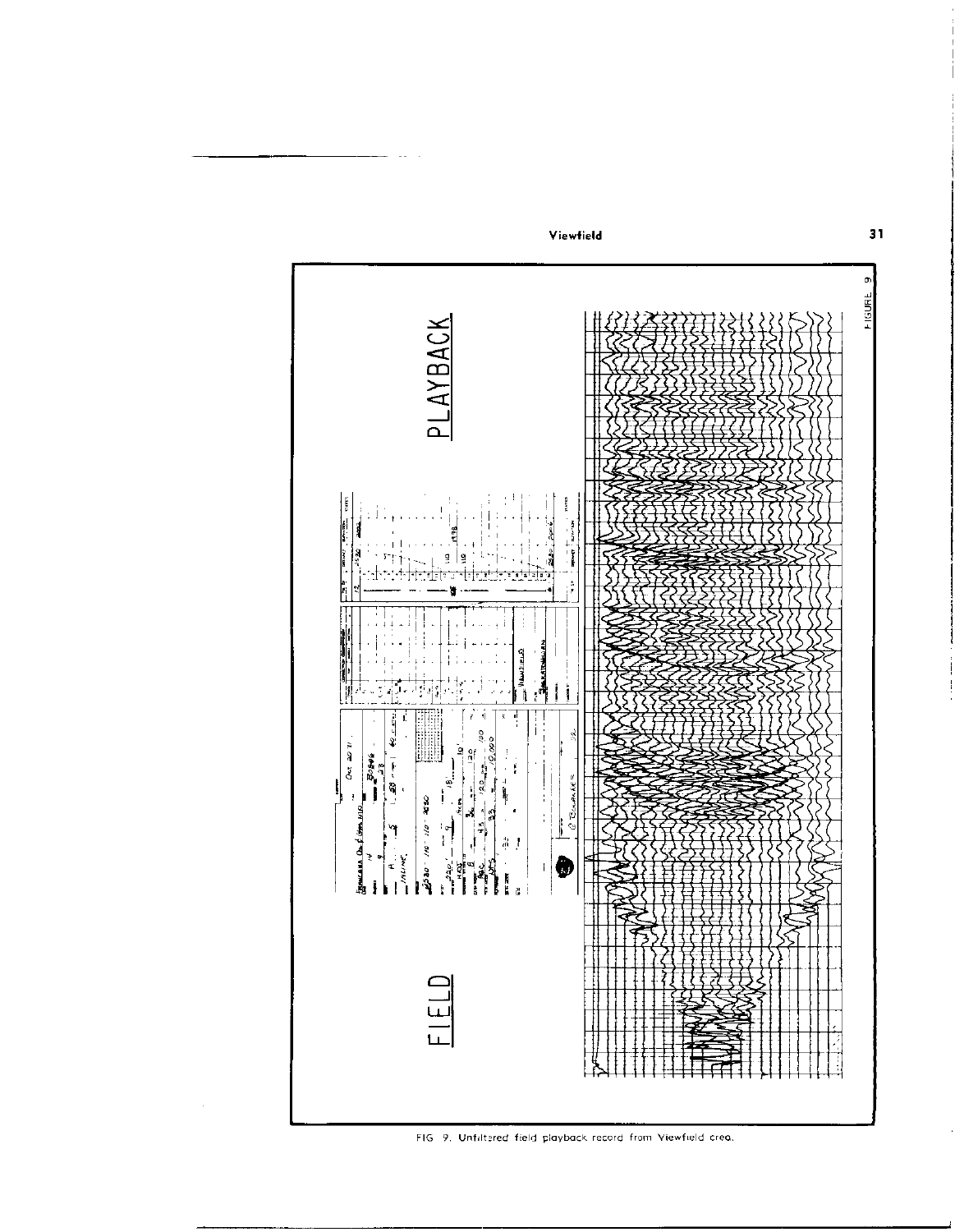

FIG 10. Seismic section flattened on 2nd White Specks

of several seismic record sections and a the Prairie Evaporite with similar paramap on the Mississippian surface (including meters to the two preceding figures. The rim material) prepared from the well con- crater, although still quite pronounced, is tro1. considerably reduced in both vertical and

tion at the Devonian (Birdbear) level. Again would expect. As mentioned earlier the detion at the Devolution (Dirubear) level. Again<br>the Lower Colorado is used as a datum and pression at this level is believed due to a the contour interval is  $0.010$  sec. which represents approximately 60 feet. However, we sents approximately 60 feet. However, we although Figure 7 (Seismic contours on are no doubt getting some velocity "pull-up" Although Figure 7 (Seismic contours on effects under the rim and the reverse beneath the crater. Note that the size of the depression is somewhat reduced at this due primarily to differential velocity effects horizon. mentioned earlier.

This will be demonstrated by later figures Figure 6 illustrates seismic contours on Figure 5 shows the structural configura- horizontal dimensions which is what one certain amount of plastic flow at the time of impact plus post-impact salt solution.

> the Cambro Ordovician horizon) displays a shallow depression in the vicinity- of the crater, it is believed that this anomaly is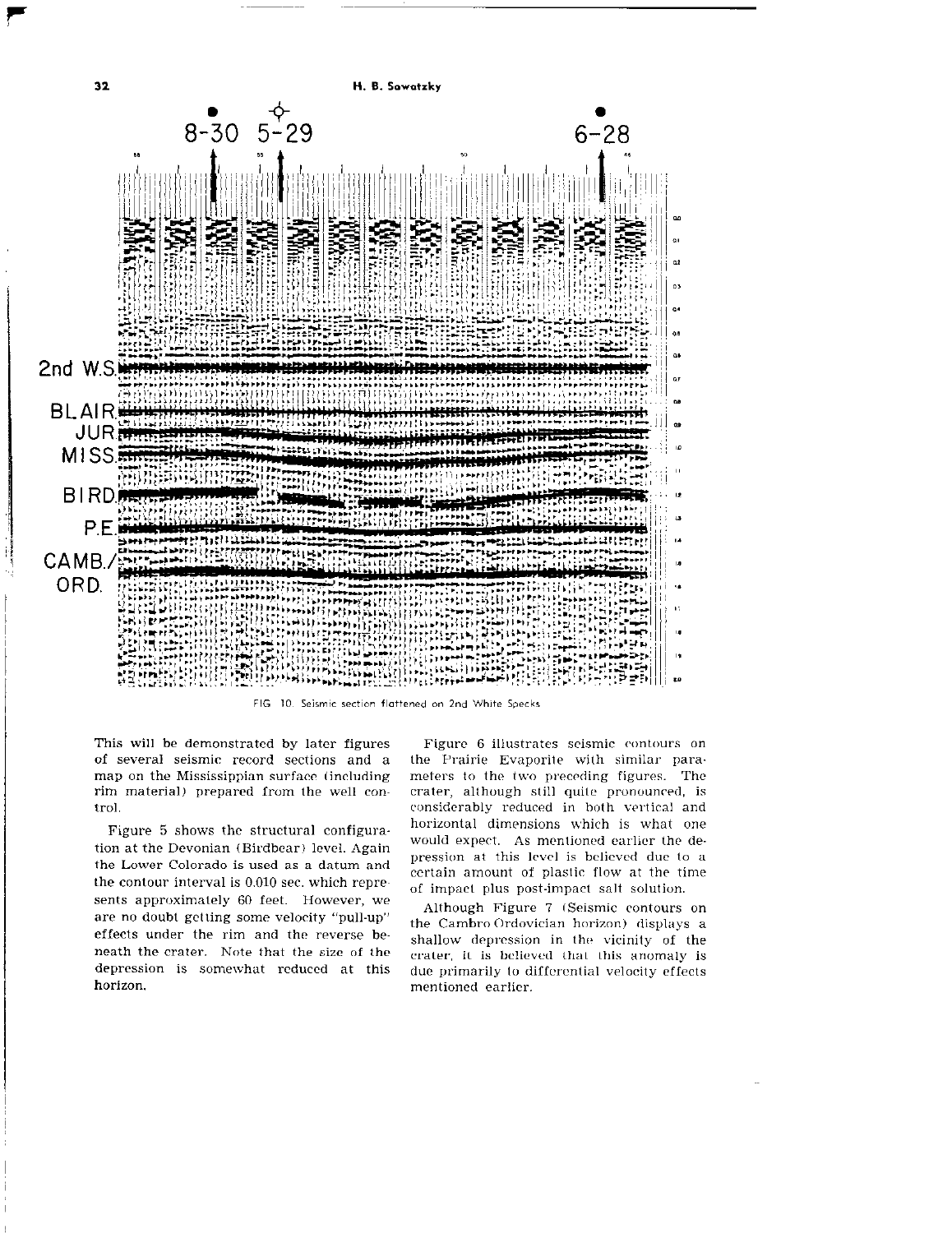Figure 8 indicates the seismic lines used in the interpretations presented above. The line density is reminiscent of the Rainbow-Zama area 01 Norlhwest Alberta where this type of control is required to outline small pinnacle reels. Adequate seismic control was really the key factor in resolving this problem as will be further demonstrated 1atcr.

The bulk of the data were gathered with TI 9000, 10,000, DFS III and S.I.E. PT700 instruments. 300% CDP coverage was obtained with a Z&40 foot split spread configuration, nine geophoncs per trace and a 220 foot interval between stations. Hole depths were generally 60 feet and charge sizes varied between two and one-half and five pounds. Processing included a time variant filter and deconvolution operator. Structural sections, as well as sections flattened on the Second White Specks horizon, were prepared.

Contractors involved in the data acquisition were EYFLOR~ALTA and G.S.I., both DIGITECII and G.S.I. did the processing. The results were very satisfactory; however, lest the firms mentioned above burst with excess pride. it should be mentioned that shooting conditions in the Viewlicld area are next to ideal and anyone not able to obtain good useable data shouldn't be in the business. This is illustrated by the unfiltered field playback in Figure 9 which is typical for the area.

Figure 10 is a seismic record section pertaining to an east-west line crossing the crater and passing by the wells indicated at the top of the figure. The scclion has been flattened on the Second White Specks at 0.650 sec. The top of the Blairmore horizon is essentially flat; however, the basal part of the Blairmore and Jurassic event show pronounced slumping into the crater. This is attributed to post-impact Middle Devonian salt solution and collapse as well as a certain amount of differential compaction of the clastic section over the crater. The event\_labelled "Mississippian" and mapped as such, appears to represent the same up to the rim position; however, as one proceeds across the crater it more accurately depicts the top of the Lower Watrous. The precise attitude of the Mississipian is difficult

to follow through the crater but appears to be suggested by the strong dips indicated on the section between this horizon and the Rirdbenr event. In addition to showing the crater profile, the Birdbear displays several distinct dislocations. These are evident on a number of the lines associated with the impact area and the faults are no doubt instrumenlal in explaining some of the anomalous conditions encountered in the Mississippian to Birdbear interval as one proceeds from a rim position toward the center of the depression or in fact, from one flank position to another. (Figure 5 depicting contours on the Birdbear horizon does not show the dislocations). The Prairie Evaporite (salt) event can be carried continuously across the crater and as already explained, owes its configuration to a certain amount of plastic flow at the time of impact plus post-impact to Lower Blairmore solution. The Cambro Ordovician reflection can be correlated quite continuously and again as described enrlicr, is believed to display its regional character. Minor local wrinkles are attributed to differential velocity effects. Figure 11 is another east-west seismic section across the north end of the crater. It displays similar characteristics to those depicted in Figure 10.

Figure 12 is included to emphasize the need for adequate seismic control. These seismic contours on the Mississippian are based on 100% subsurface coverage obtain-4 along lines indicated in the figure legend. This information, as well as similar information on several additional horizons has been available from (he Saskatchewan De partment of Mineral Resources since 1966 and although it reveals the strong depression centered in Section 29, it lacks the control points to properly map the surrounding rim. In the past, (his type of shooting density has been frequently used to evaluate subsurface problems and guide the drill. However, when dealing with anomalies of the size and nature investigated here, it is considered grossly inadequate and should only be used as a guide to further shooting.

Who denies the fact that man's destiny is controlled by the stars? Note what happened to the original land survey in this area! In order to discount the possibility of conflicting compass bearings being at the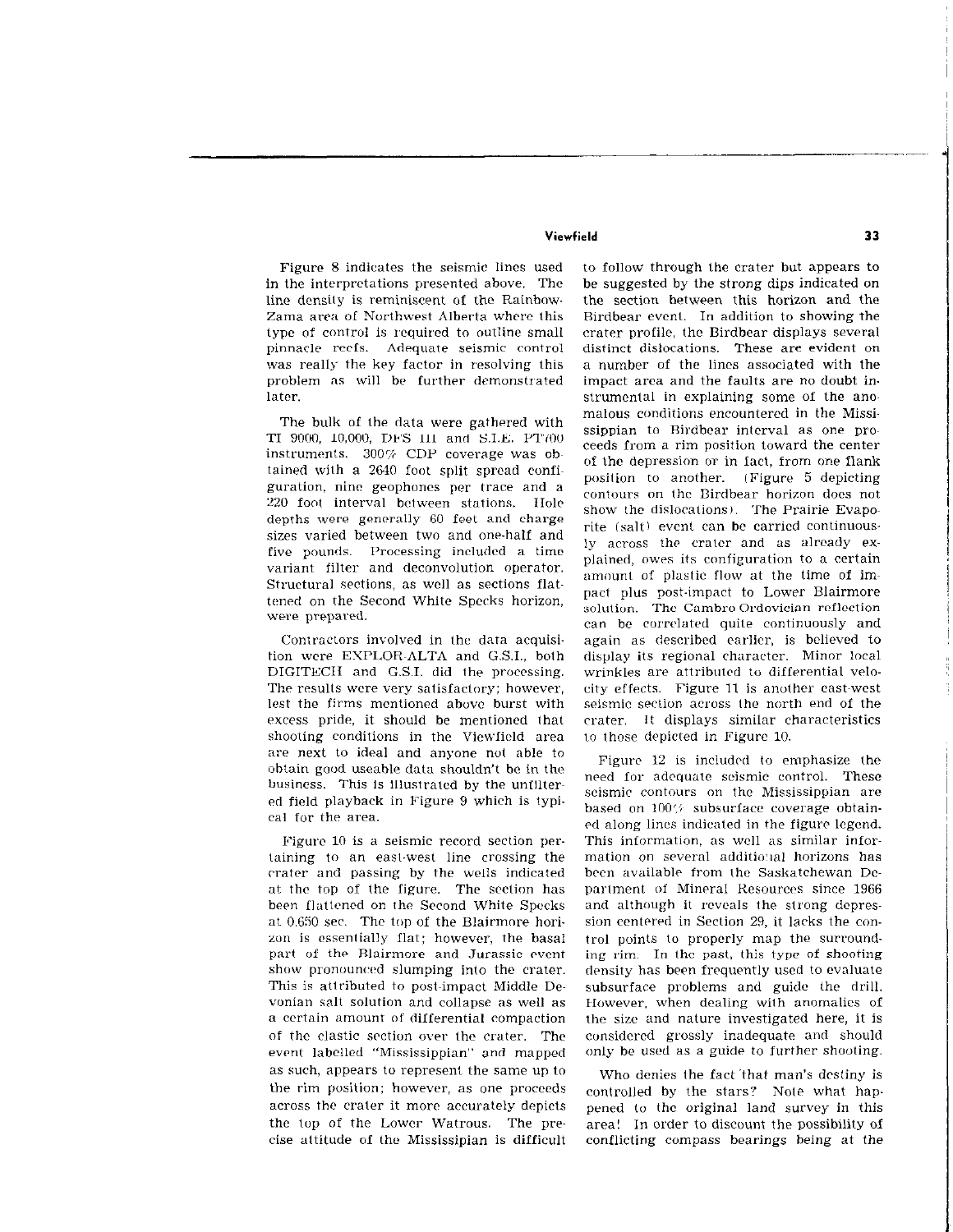



FIG. 11. Seismic section flattened at the 2nd White Specks.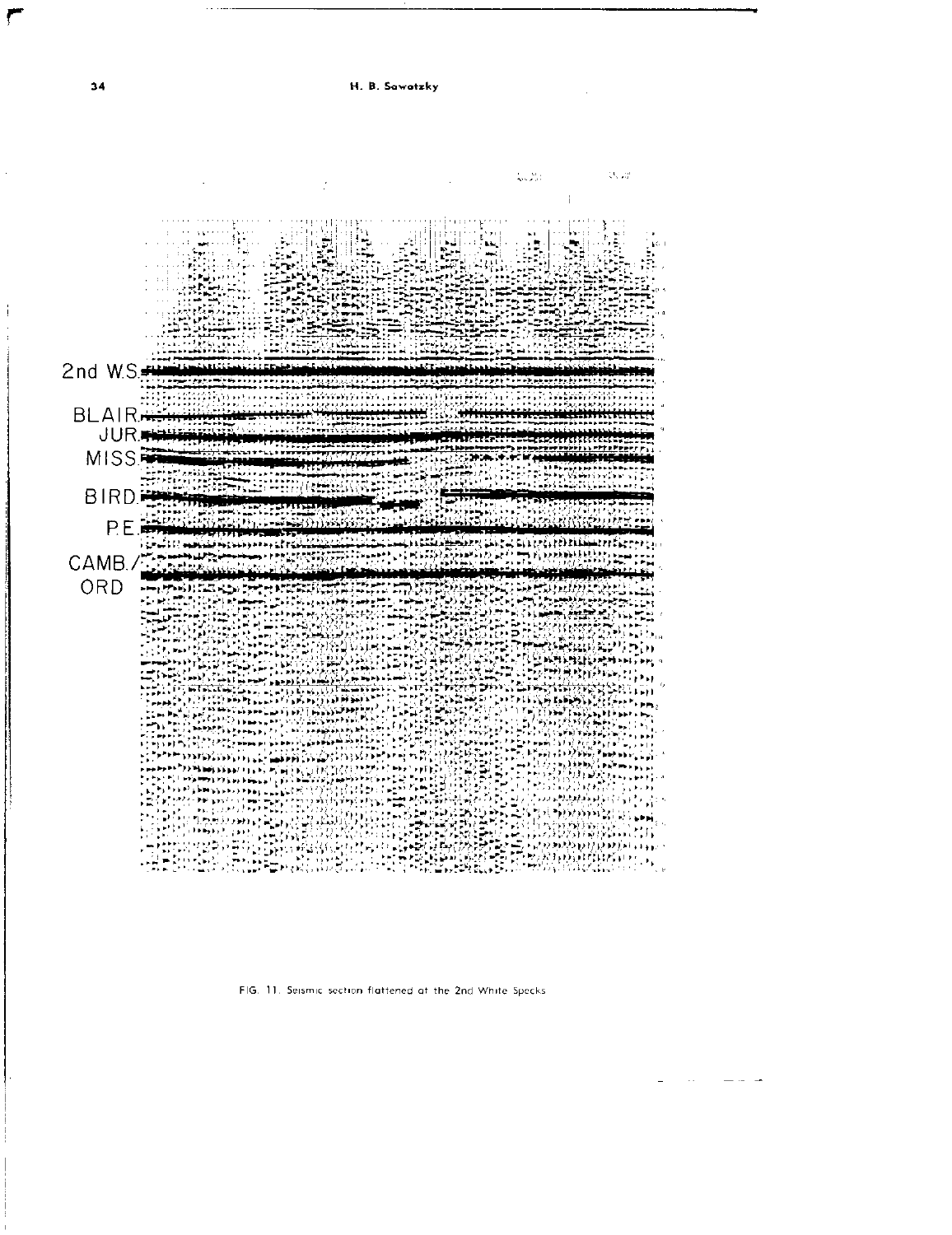

FIG. 12. Seismic contours on Mississippian horizon from the 100% shot lines indicated.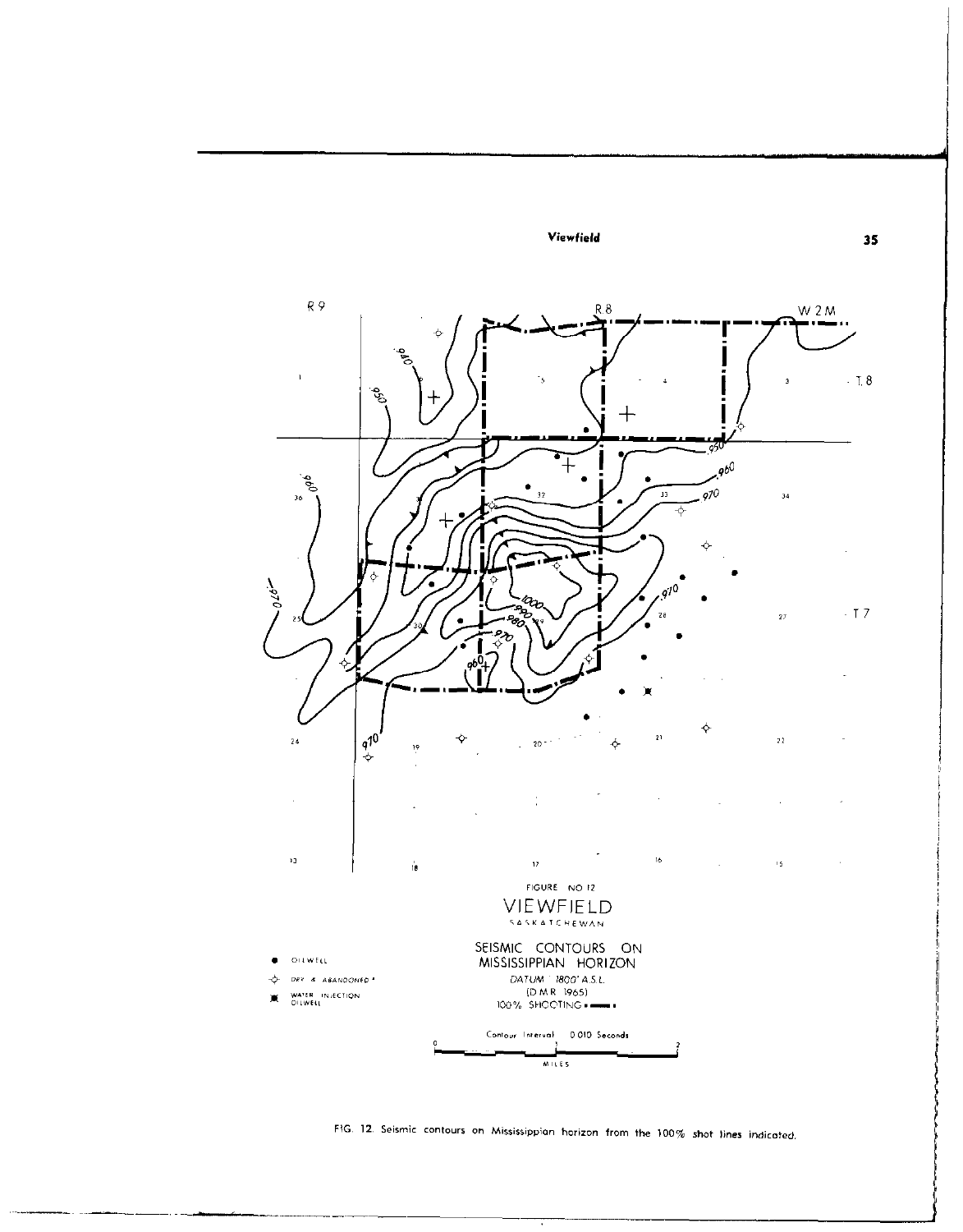

FIG. 13. Vertical magnetic intensity map.

 $\overline{a}$  and  $\overline{a}$  and  $\overline{a}$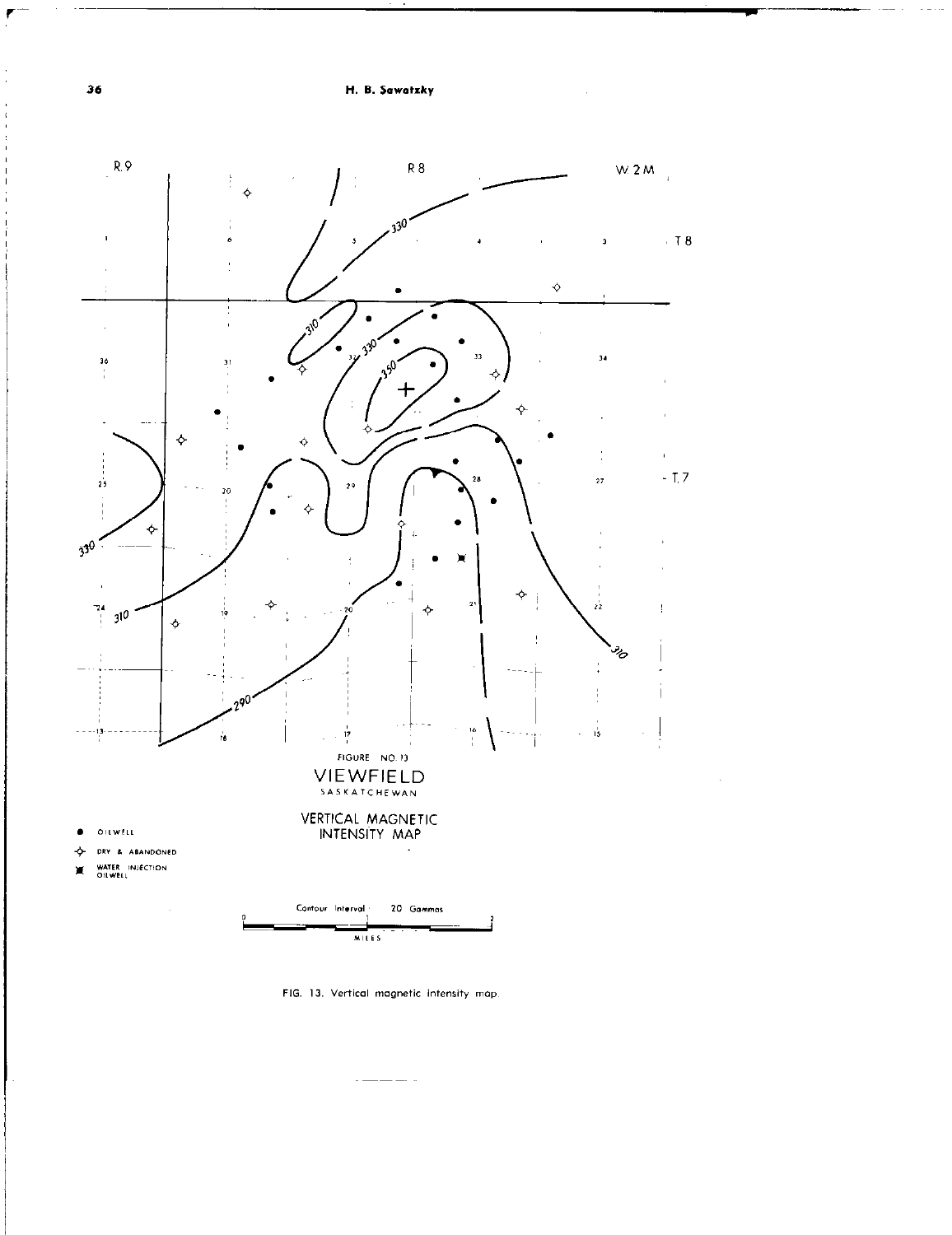

FIG. 14. Structure contours on Mississippian horizon.

 $\bar{\phantom{a}}$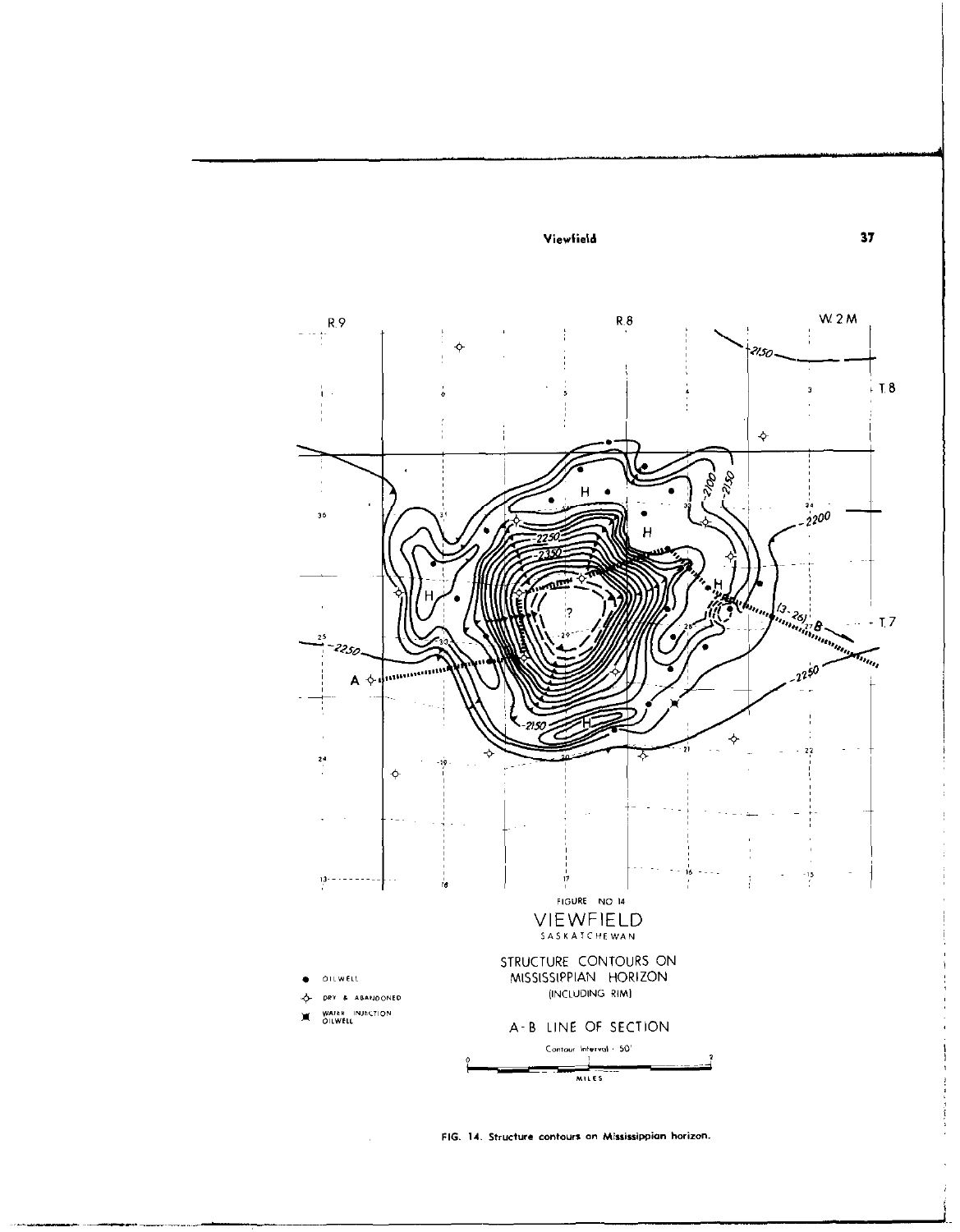root of this rather exceptional surveying anomaly, a check with the Saskatchewan Controller of Surveys indicated that originaily concealed chaining errors were the cause.

A reconnaissance magnetic survey of the local area with a Sharpe Model MF-1 Fluxgate magnetometer resulted in the interpretation shown in Figure 13. Magnetic relief is very mild and appears to add very little diagnostic information to the interpretation of the crater. The 20 gamma closure in SE 32-7-8, W2 is not considered significant at this time.

Figure 14 shows the configuration of the anomaly on top of the Mississippian (including the rim) using well data. The contour interval is 50 feet. The correlation with the seismic control is good remembering that the crater slopes are depicted by sleep dips on the record sections but that the top of the Lower Walrous was picked across the depression in the compilation of the seismic map on the Mississippian. Hence Figure 14 indicates considerably more relief with respect to the magnitude of the crater. The elevation difference between the top of the rim and the lowest well drilled in the depression is approximately 600 feet. However, note that neither 13-29 nor 15-29 reached the Mississippian top and it is conccivable that they may still be several hundred feet short of this target. If we employ Baldwin's (1949) empircally derived explosion crater equations:

- (1) D = 0.1083 d<sup>2</sup> + 0.6917d + 0.75 Where D is log rim diameter in feet and d is log depth in feet
- (2)  $E = -0.097D^2 + 1.542D 1.841$ Where E is log rim height in feet

and consider an approximate crater diameter of one and one-half miles, a computed original rim height of approximately 495 feet and original crater depth of approximately 1200 feet is obtained. Since we now appear to have a residual rim elevation of approximately 200 feet, some 300 feet must have been lost due to erosion. Hence we can account for 900 feet of the original depth and as mentioned above, it would appear that the original crater floor may lie several hundred feet below the T.D. reached at the 13.29 location.

Francana Oil & Gas Ltd. was not involved in the wells drilled in 29-78, W2M. All of our Incations were picked on the basis of detailed seismic control and to date, the results are 15 completions and 2 abandonments. The latter encounlercd rim material with no effective porosity.

l~~--~~

Figure 15 illuslratcs a log section across the crater pertaining to the wells highlighted on the previous figure. The section is hung on the Lower Colorado and displays the following salient features:

- 1. The rim material sandwiched between Lower Watrous Red Beds.
- 2. The anomalous section between the top of the Mississippian and Birdbear as we proceed from a rim position (8-30) to one on the crater flank (5.29).
- 3. The 504 feet of Middle Devonian salt encountered in the 8~30 well. This, coupled with the fact that there is a minimum depression of at leasl 600 feet on Ihe top of the Mississippian, precludes any possibility of explaining this entire anomaly by means of multistage solution and collapse phenomena, although post impact solution and collapse appears to have played a part in the present day configuration.

#### CONCLUSION

Much additional research work could be done on this feature with respect to the basic information gathered to date. Because of the nature of our endeavours, (exploration for petroleum) our primary interest in this anomaly has been one of economic return and therefore it does not warrant a great deal of additional work and study. IIuwever, from more of an academic point of view, at least one core hole located near the center of the crater should be drilled to the Precambrian and examined in detail.

The writer believes sufficient paramclers have been presented in this paper to recognize the origin of this structure as being that of an impact crater. The basic outline is there. This situation could be likened to unfinished versus finished furniture. There is no difficulty in recognizing a chair, for example, regardless of which state it is in; however, considerable work and expense is involved in pursuing the final step.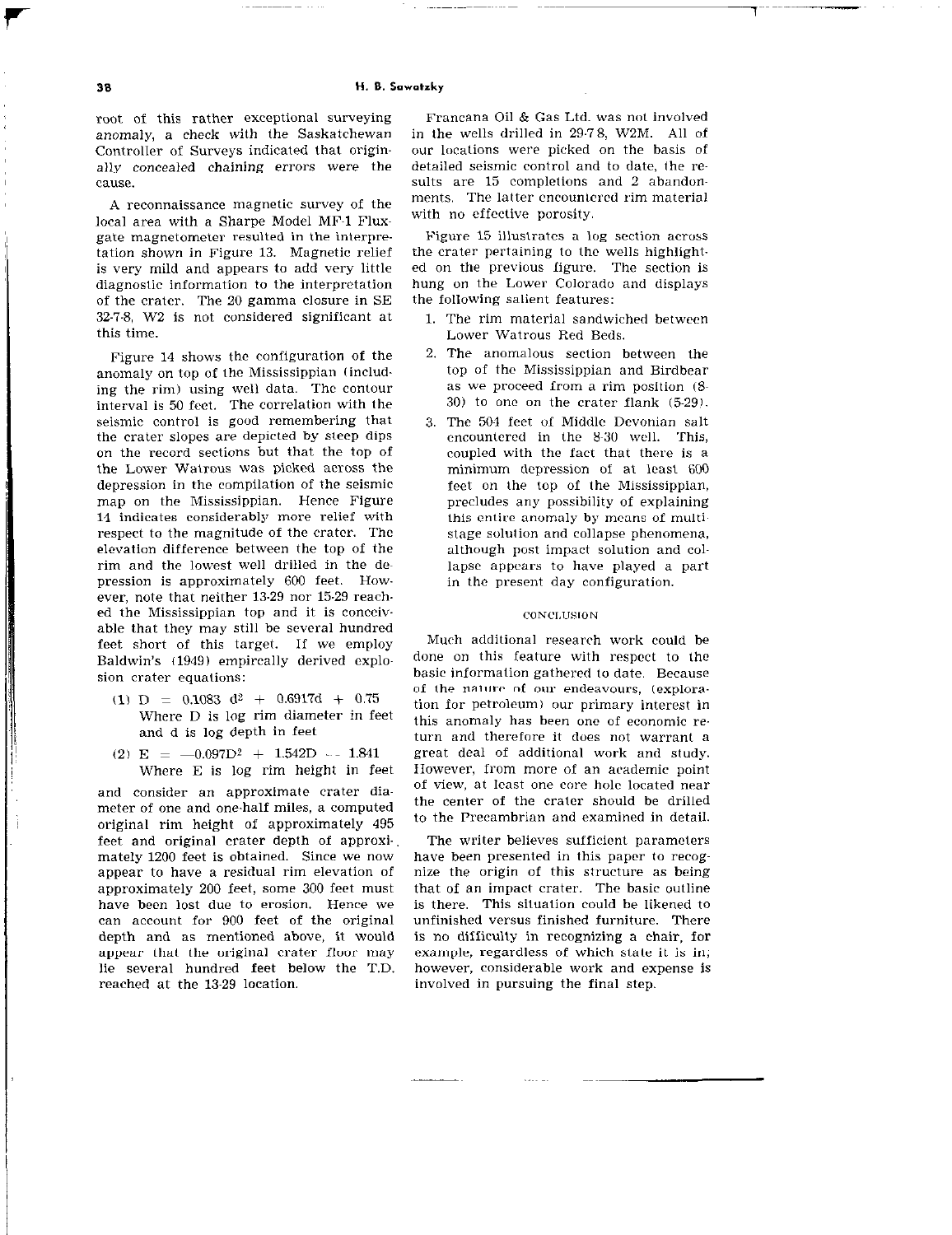

FIG. 15. Log section of wells referred to in previous figure.

If the above explanation is accepted, the reader is asked to consider the geometry of the structure that would evolve if all of the Prairie Evaporite (salt) were to be removed in this area with, of course, accompanying subsidence of the overlying section. The result would be the rather familiar sombrero feature, many of which have been mapped with the seismograph and/or drilled in widely scattered areas of the Williston Basin and attributed to two or more stages of salt solution and collapse. The typical sombrero is flat in pre-salt horizons and displays a central dome with encircling low on the post-salt horizon(s) involving the periad up to the final stage of solution. The author subscribes to this generalized explanation. IIowever, the cause for the initial remaval of salt in these cases has always been a deep concern. If this subject is brought up at all, it is quickly cast off with vague expressions about deep-seated structures and/ or faulting.

The striking characteristic about this type of anomaly is its radial nature. Why did the first stage of solution occur in this fashion? Surely, if faulting (in a conventional sense) was a root cause, then more of the features should have elongated configurations.

The reader is requested to consider the following thesis:

1. Post Paleozoic erosion will have erased most of the evidence of many of the actual craters that were formed; however, the scars of their much deeper radial fracture patterns will have been preserved in many instances and these acted as focal points for the commencement of local solution and collapse.

2. The initial stage of solution, with respect to the sombrero structure and the pronounced circular post-salt depression. was caused by a radial fracture pattern induced by impact. A number of these features can be located on the Composite Seismic Maps of Saskatchewan; some of which have been listed under Apendix.

3. If we consider the distribution of the features mentioned above 'with the known craters, we begin to get the type of pattern one would expect from having viewed conditions encountered on the Moon and Mars.

J